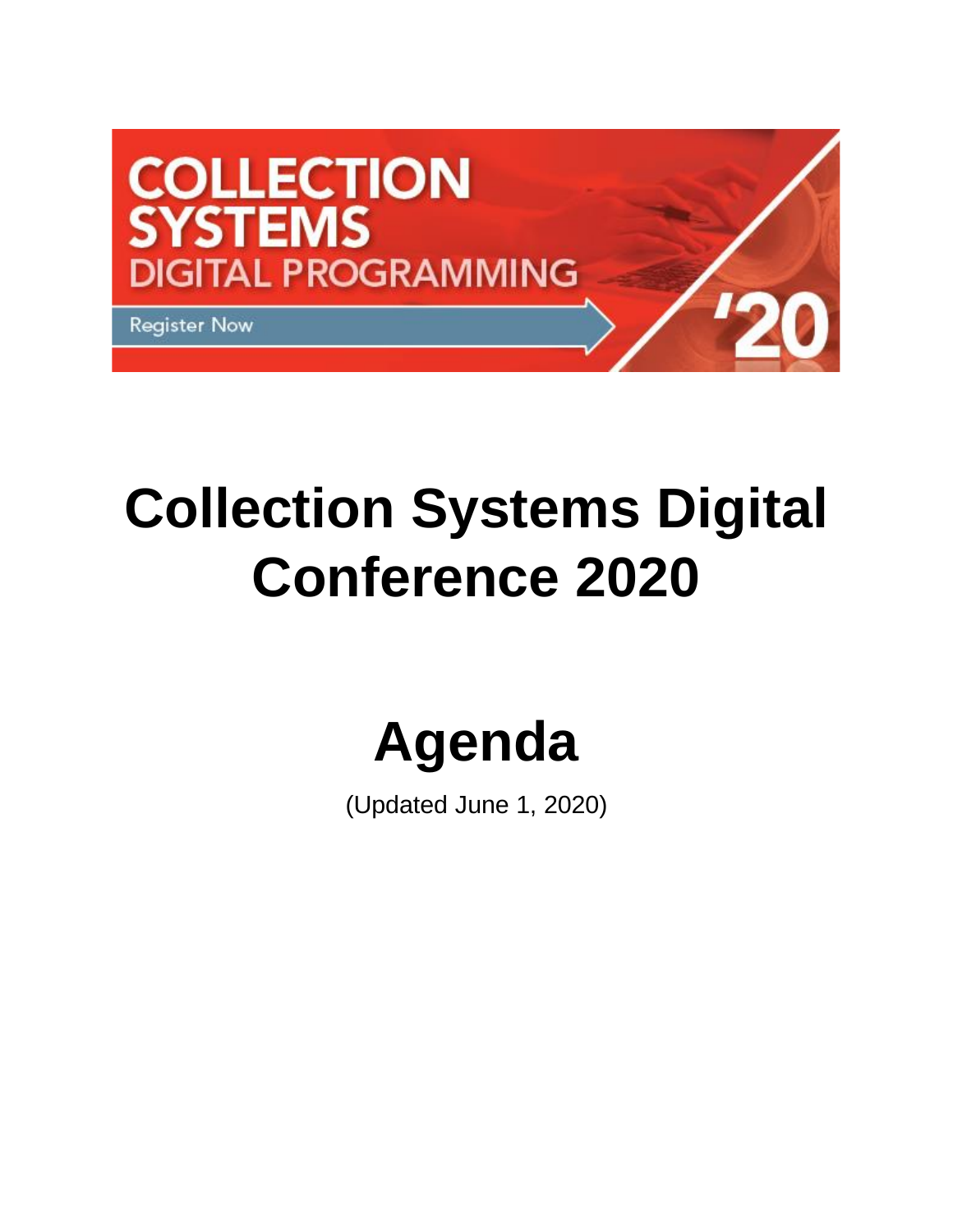## **LIVE Virtual Mobile Session**

#### **Wednesday, June 3 1:00 PM – 3:00 PM EST**

This live event will be recorded and added to the online component of the Collection Systems Digital Conference. These times are approximate, and there will be some time included for switching speakers and intros.

#### **1:00 PM Welcome and How Tos**

#### **Technical Presentations**

- **1:10 PM Tools and Technics for Injection Grouting to stop Groundwater Infiltration in Municipal Sewers** Marc Anctil, *Logiball, Inc.*
- **1:25 PM Inspecting More to Clean Better: How to Focus Collection System Resources with Acoustic Inspection Technology** Walt Woodard and Alex Churchill, *Infosense, Inc.*
- **1:40 PM Precision I&I Micro Detection** Michelle Harrod, *Dukes*

#### **Emerging Technologies Presentations**

- **1:55 PM Using Machine Learning to Automate QA/QC on Large Data Sets** Kevin Marsh, *Flowworks, Inc.*
- **2:10 PM Improving Small Wastewater Stations with Advance Controls** Tyler Elkins, *Xylem, Inc*
- **2:25 PM Nautilus System: Innovative, Efficient and Cost-Effective Solution for Gas Pocket Detection in Large Diameter Pressure Pipelines** Ramsey T. Hemaidan, *Hydromax USA*
- **2:40 PM Acquiring Needed Expertise: How to Assimilate and Analyze Mountains of Data** Jay Boyd and Kevin Effinger, ADS Environmental Services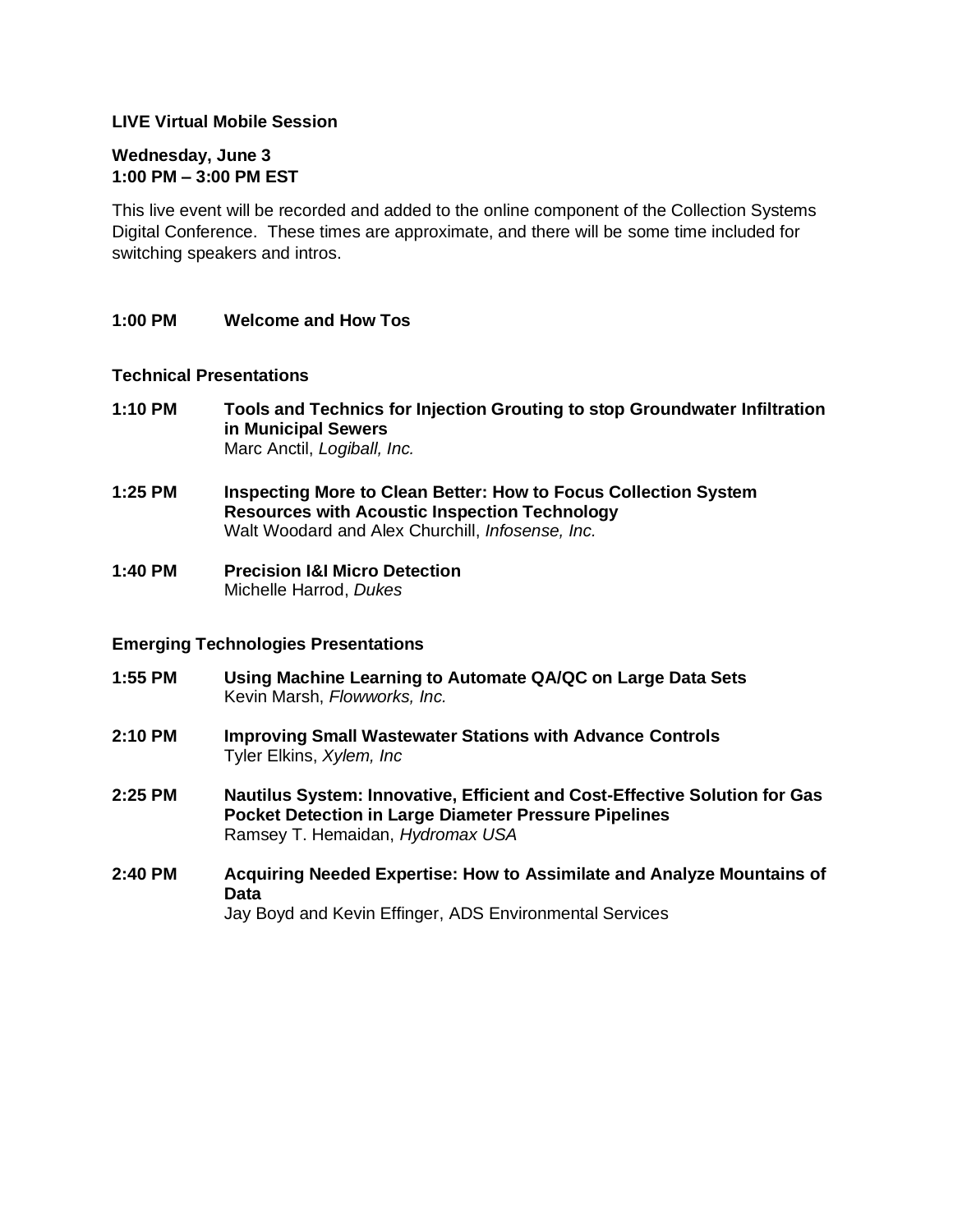# **Virtual Facility Tour of the John T. Hickerson Wastewater Treatment Facility in El Paso, Texas**

This video tour will offer you the opportunity to explore El Paso's John T. Hickerson Water Reclamation Facility, which treats up to 17.5 MGD of wastewater from residential and industrial sources. The plant is an extended aeration activated sludge treatment plant with no primary clarifiers that uses both electric- and gas-powered air blowers in the treatment process. The plant also uses UV light as a means of disinfection of treated wastewater. All odorous treatment units are fully enclosed, and special units eliminate odors before exhaust air is discharged into the atmosphere. Odor treatment technologies employed include an upstream superoxygenation system, chemical scrubbing of odorous air, and carbon scrubbing. Solids are processed at the plant using dissolved air flotation for thickening and belt filter pressing with lime stabilization of the biosolids. The plant produces over 1 MGD of reclaimed water using disc filtration, which is delivered to Coronado Country Club Golf Course and various parks and schools in west El Paso.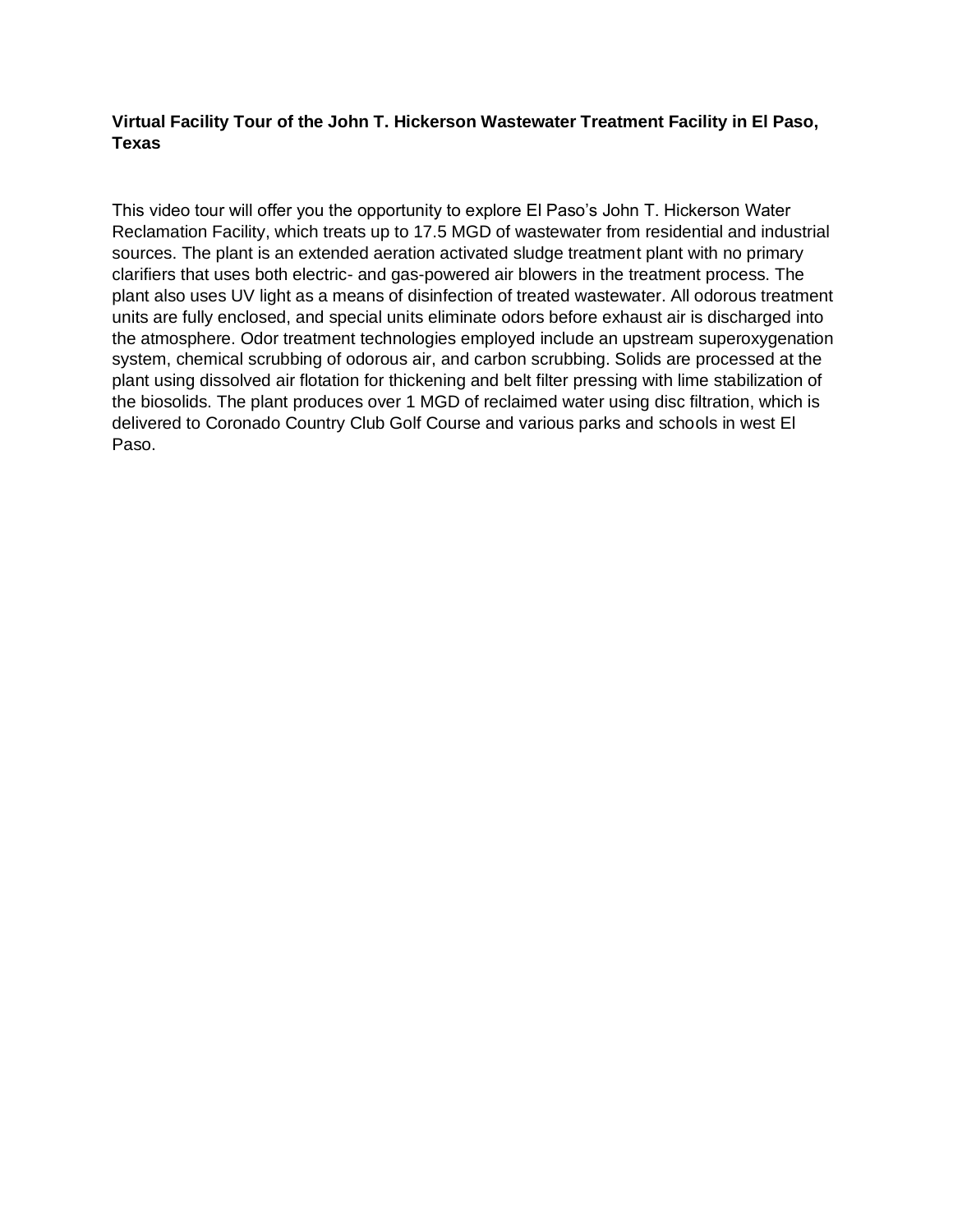# **Technical Sessions**

The digital conference consists of sessions curated for the Collection Systems 2020 Conference on each of the below topics. Each video presentation listed below is approximately 15-20 minutes in length. Take the quiz at the end of each session in order to get PDHs.

# **Session 1: Pump Stations/Odors**

**Moderators:** Greg Heath, AECOM**;** Christy Willson, Horner & Shifrin

- **Adapting Collection System Infrastructure to Changing Flood Vulnerabilities Southeastern Massachusetts Case Studies** Anastasia Rudenko, Marc Drainville, GHD
- **City of San Mateo Dale Avenue Pump Station Transient Analysis** Michael Georgalas, Stantec Consulting Services Inc.
- **It Sticks And It Stinks!** David Trejo, Derek Schwanke, RJN Group; Elizabeth Boddicker, Upper Trinity Regional Water District
- **Super Oxygenation for Collection System Odor Control** Scott Cowden, Michael Ancell, Jacobs; Thomas Cieslik, David Ornelas, El Paso Water; Aide Zamarron; Mark Smith, Jacobs

# **Session 2: Inflow and Infiltration**

**Moderators:** Christy Willson, Horner & Shifrin; Diane Grossenheider, Black & Veatch

- **The Seduction of Depth-only Measurement for I/I Work** Patrick Stevens, ADS Environmental Services; Derek Sutton, Citizens Energy Group
- **How Much Rainwater Are You Treating? Solutions and Budgeting for Effective I&I Reduction for a TCEQ SSO Initiative from Conroe's Perspective** Kendall Ryan, Ishita Rahman, Freese and Nichols, Inc.; Rafael Carrasquillo, City of Conroe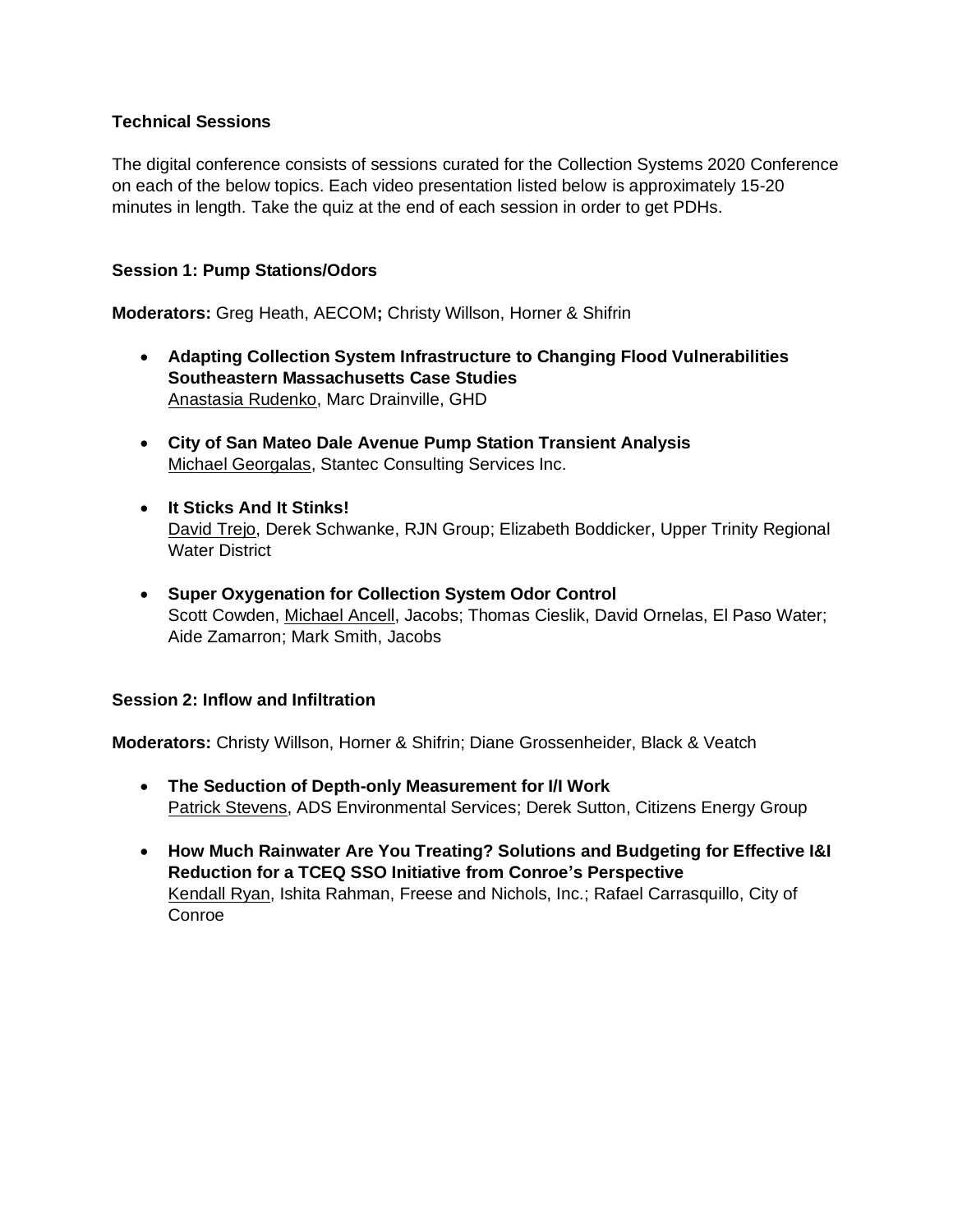## **Session 3: Modeling**

**Moderator:** Jennifer Steffens, Xylem, Inc.

- **Unique Approaches to Using Hydraulic Models to Assist System Capacity Management and Sewer Assessment and Rehabilitation for DeKalb County** Darren Eastall, Chunxian Li, DeKalb County; Haiyi (Helen) Lu, Jacobs; Nancy Schultz, CH2M
- **Understanding and Mitigating Hydrogen Sulfide Impacts through Collection System Modeling** Kelsey Kenel, HDR; Chris Easter; Louis Engels; Coralynn Revis, HDR; Jes Vollertsen, Aalborg University

## **Session 4: Operation & Maintenance**

**Moderator:** Karyn Stickel, Hubbell, Roth & Clark

- **The New 'P' in Your Collection System Maintenance Program – Predictive Cleaning** Alexander Palmatier, Jacob Mueller, HDR; Matthew Whitman, Winston-Salem Forsyth County Utilities
- **Control What You Can, Accept What You Can't: How CMOM Can Reduce the Impact of SSOs**

Daniel Porter, Brown and Caldwell; Michael Erkkila; Gary Fedak, Lake County Dept. of Utilities, OH; Steve Donovan, Brown and Caldwell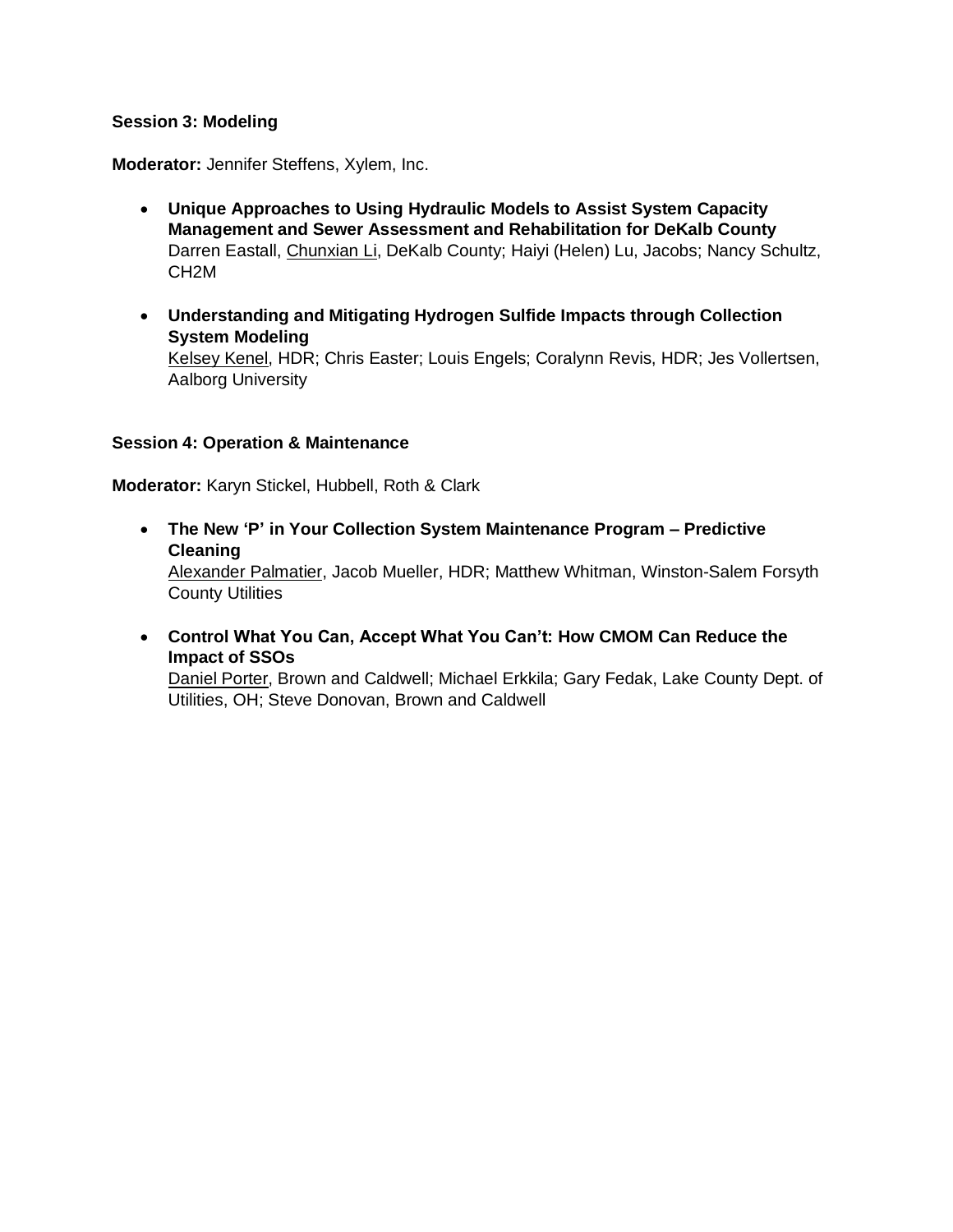## **Session 5: Sanitary Sewer Overflows**

**Moderator:** Greg Heath, AECOM

- **Optimizing Tunnel Shaft Design for Performance and Constructability: The Singapore Experience** Christopher Ranck, Arcadis; John Richardson; Heather Smith, Randy Lagumbay, Arcadis; Michael Schumas, Ed. Zublin AG; Ho Hong Whatt, Chua Wei Rong, Darryl Tan, Singapore PUB
- **Getting the most out of your limited CIP dollars – Wet weather storage solution to reduce CIP spending while improving performance** Carlos Toro-Escobar, Brown and Caldwell; Ashley Yeh, Berkeley County Water and Sanitation; A. Retana, Brown and Caldwell
- **Achieving Consent Order Compliance: Comprehensive Mini-Basin Planning and Rehabilitation to Eliminate Sanitary Sewer Overflows and Reduce Hydraulic Overloads**

Joel Kostelac, Josiah Bair, GHD Inc.

## **Session 6: Asset Management**

**Moderator:** Peter Garvey, Dewberry

- **Coachella Valley Water District: A Festival of Asset Management** James Reitmeier, Clinton McAdams, Black & Veatch; Bethany McDonald, HDR Inc; James Strayer, Black & Veatch; Daniel Charlton, Coachella Valley Water District
- **Is there an "Easy Button" for Making Asset Management Planning Decisions? Using Operational Data to Inform System Renewal Planning Processes** David Saunders, Jacob Mueller, HDR

# **Session 7: Project Delivery**

**Moderator:** David Servidio, Mott Macdonald

- **Successful Procedure: Wastewater Bypass in the Heart of Dallas** Cullen Carlson, Erin Flanagan, Freese & Nichols Inc; Regina Stencel, Dallas Water **Utilities**
- **Lessons Learned and Best Practices for Value Engineering and Contractor Engagement while Delivering Capital Projects for a \$2.4 Billion CSO Program** Vincent Genco, Scott Aurit HDR; Thomas Heinemann; Adam Wilmes, Jake Hansen, City of Omaha